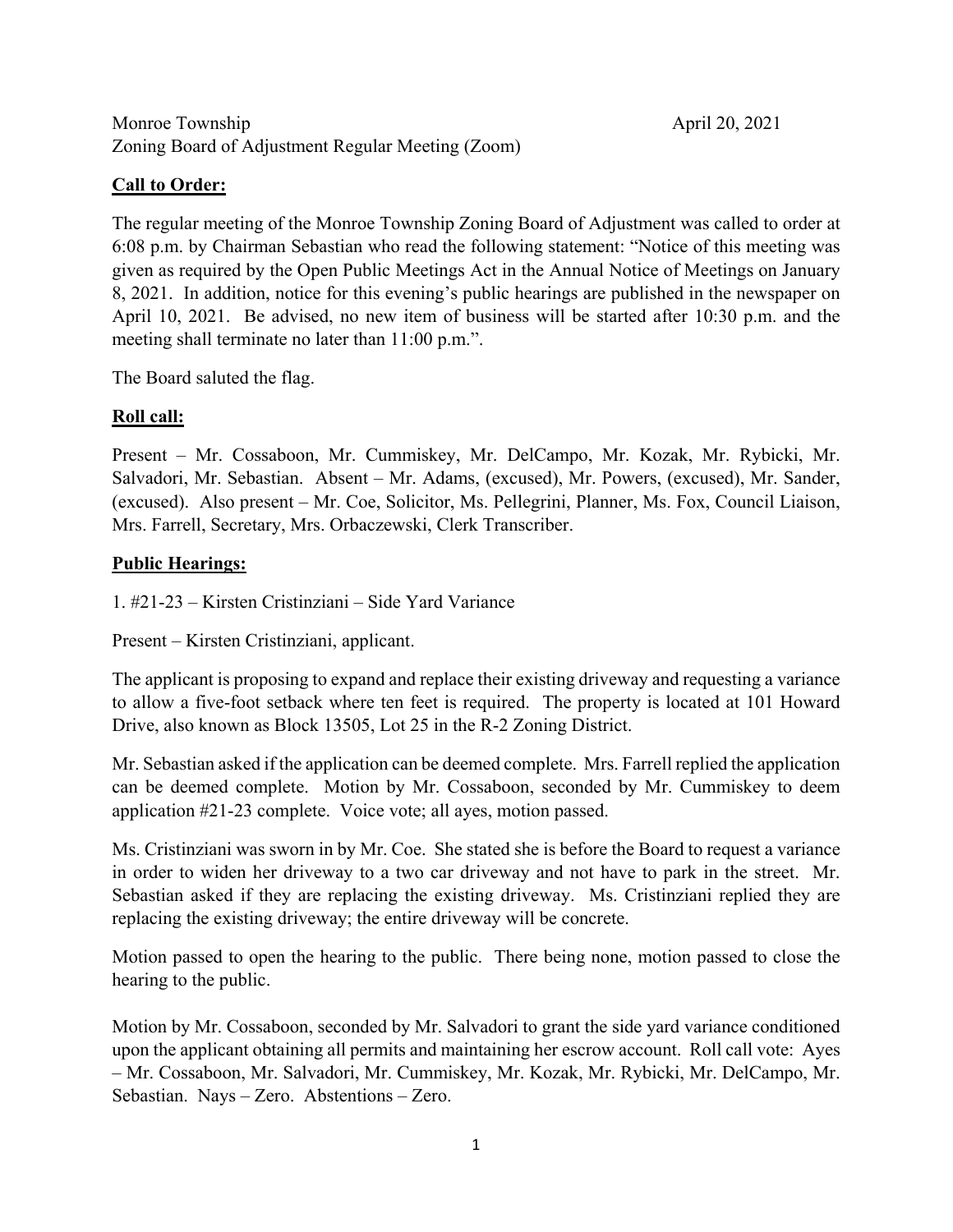#### **Public Hearings: (continued)**

2. #21-17 – Allison Longo – Side Yard Variance

Present – Allison Longo, applicant.

The applicant is requesting a side yard variance to allow a three-foot side yard where ten feet is required for their existing deck and above ground swimming pool. The property is located at 1789 Winslow Road, also known as Block 4401, Lot 28 in the AG Zoning District.

Mr. Sebastian asked if the application can be deemed complete. Mrs. Farrell replied the application can be deemed complete. Motion by Mr. Cossaboon, seconded by Mr. Cummiskey to deem application #21-17 complete. Voice vote; all ayes, motion passed.

Ms. Longo stated they are before the Board for a side yard variance for their existing deck and above ground swimming pool. The pool is ten feet from the side yard but the deck is only three feet. Mrs. Farrell asked why they put the pool and deck in that location. Ms. Longo stated she likes the idea of the pool being closer to the house so she can see it when her children are outside even though she has the locked gate she likes to be able to see it from the house.

Motion passed to open the hearing to the public. There being none, motion passed to close the hearing to the public.

Motion by Mr. Cummiskey, seconded by Mr. Cossaboon to grant the side yard variance of three feet for the deck conditioned upon the applicant obtaining all necessary Township permits and maintenance of the escrow account. Roll call vote: Ayes – Mr. Cummiskey, Mr. Cossaboon, Mr. Kozak, Mr. Rybicki, Mr. Salvadori, Mr. DelCampo, Mr. Sebastian. Nays – Zero. Abstentions – Zero.

3. #21-18 – Victor Farinelli – Side, Rear, & Lot Coverage Variances

Present – Victor Farinelli, applicant.

The applicant is requesting a percentage of lot coverage variance for 50% where 30% is the maximum for the installation of an inground pool as well as rear and side yard variances for an existing shed where he has one foot from the side yard and five feet is required and six inches from the rear yard where five feet is required. The property is located at 378 Rushfoil Drive, also known as Block 103.0103, Lot 11 in the RG-PR Zoning District.

Mr. Sebastian asked if the application can be deemed complete. Mrs. Farrell replied the application can be deemed complete. Motion by Mr Cossaboon, seconded by Mr. Cummiskey to deem application #21-18 complete. Voice vote; all ayes, motion passed.

Mr. Farinelli was sworn in by Mr. Coe.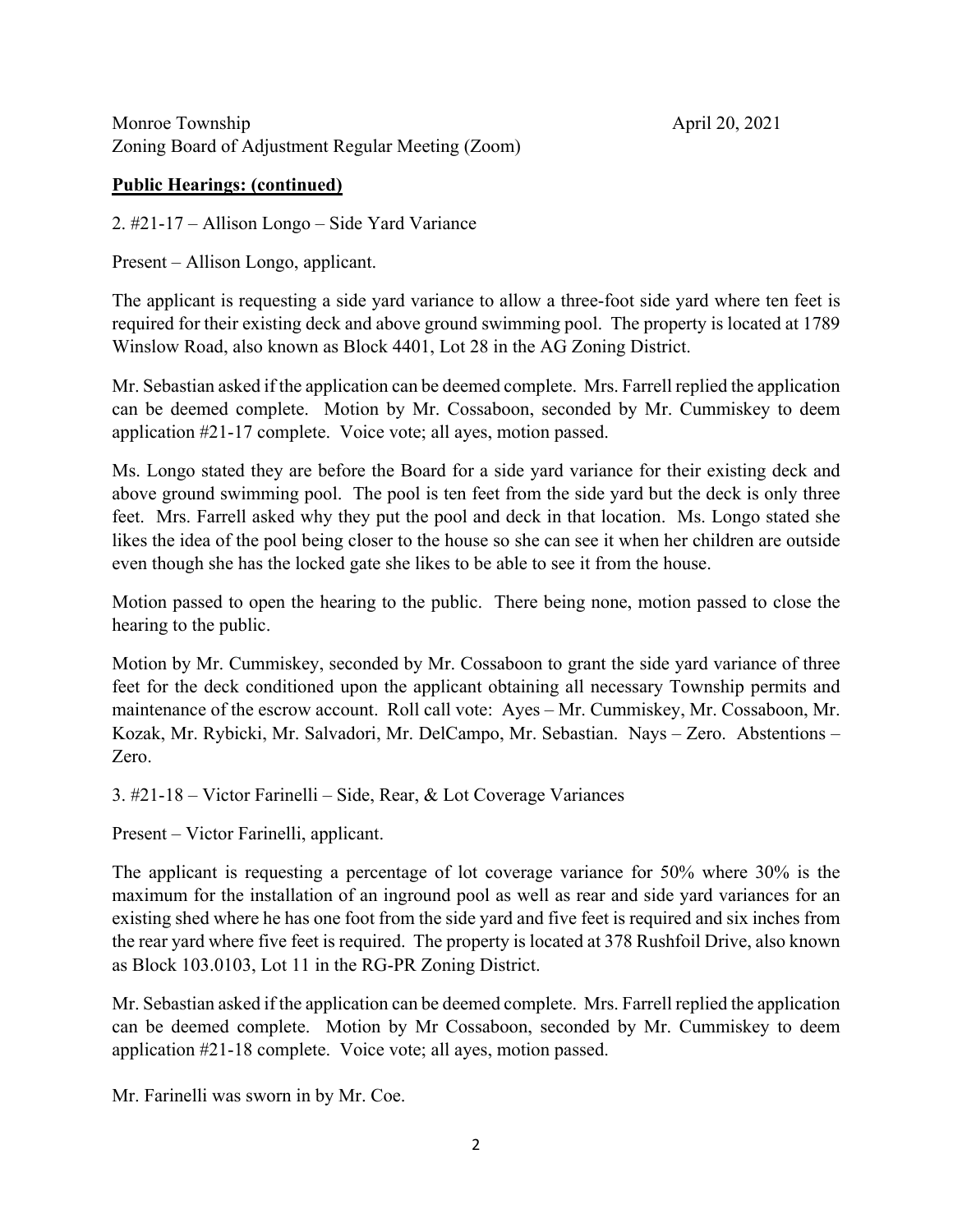## **Public Hearings: (continued)**

#### 3. #21-18 – Victor Farinelli (continued)

Mr. Farinelli stated he is before the Board for a lot coverage variance so they can install an inground swimming pool. With regard to the shed, he was unaware of the issue as they just purchased the house last March and the shed was existing on the property. He only discovered there was an issue when he applied for the permit to install the pool. Mr. Coe asked if there are complaints from the neighbors concerning the location of the shed. Mr. Farinelli stated there are no complaints.

Motion passed to open the hearing to the public. There being none, motion passed to close the hearing to the public.

Motion by Mr. Cossaboon, seconded by Mr. Cummiskey to grant the lot coverage, rear and side yard variances conditioned upon the applicant obtaining all necessary Township permits, construction of the pool in accordance of the plans, and maintenance of the escrow account. Roll call vote: Ayes – Mr. Cossaboon, Mr. Cummiskey, Mr. Kozak, Mr. Rybicki, Mr. Salvadori, Mr. DelCampo, Mr. Sebastian. Nays – Zero. Abstentions – Zero.

4. #21-21 – Charles Hampton – Front & Rear Yard Variances

Present – Charles Hampton, applicant.

The applicant is requesting front and rear yard variances in order to construct a new ranch style house in the same location as the existing house which will be demolished. The required front yard setback is 40 feet and he is proposing 15.45 feet and the required rear yard setback is 25 feet and proposed is 10 feet. The property is located at  $14048<sup>th</sup>$  Avenue, also known as Block 8911, Lot 6 in the RG-MR Zoning District.

Mr. Sebastian asked if the application can be deemed complete. Mrs. Farrell replied the application can be deemed complete. Motion by Mr. Cossaboon, seconded by Mr. Cummiskey to deem application #21-21 complete. Voice vote; all ayes, motion passed.

Mr. Hampton was sworn in by Mr. Coe. Mr. Sebastian inquired as to the Certificate of Filing. Mrs. Farrell replied the applicant was required to obtain one so they can be grandfathered in to demo the existing house and build a new one within five years. Mr. Hampton testified the existing house is in very bad condition and is a tear down. The property is a corner lot and the house will be facing 8<sup>th</sup> Avenue instead of Lakeside Avenue. Mr. Coe asked if the new house will be in the same location as the old. Mr. Hampton replied it will be within a few square feet; he tried to match the existing conditions.

Motion passed to open the hearing to the public. There being none, motion passed to close the hearing to the public.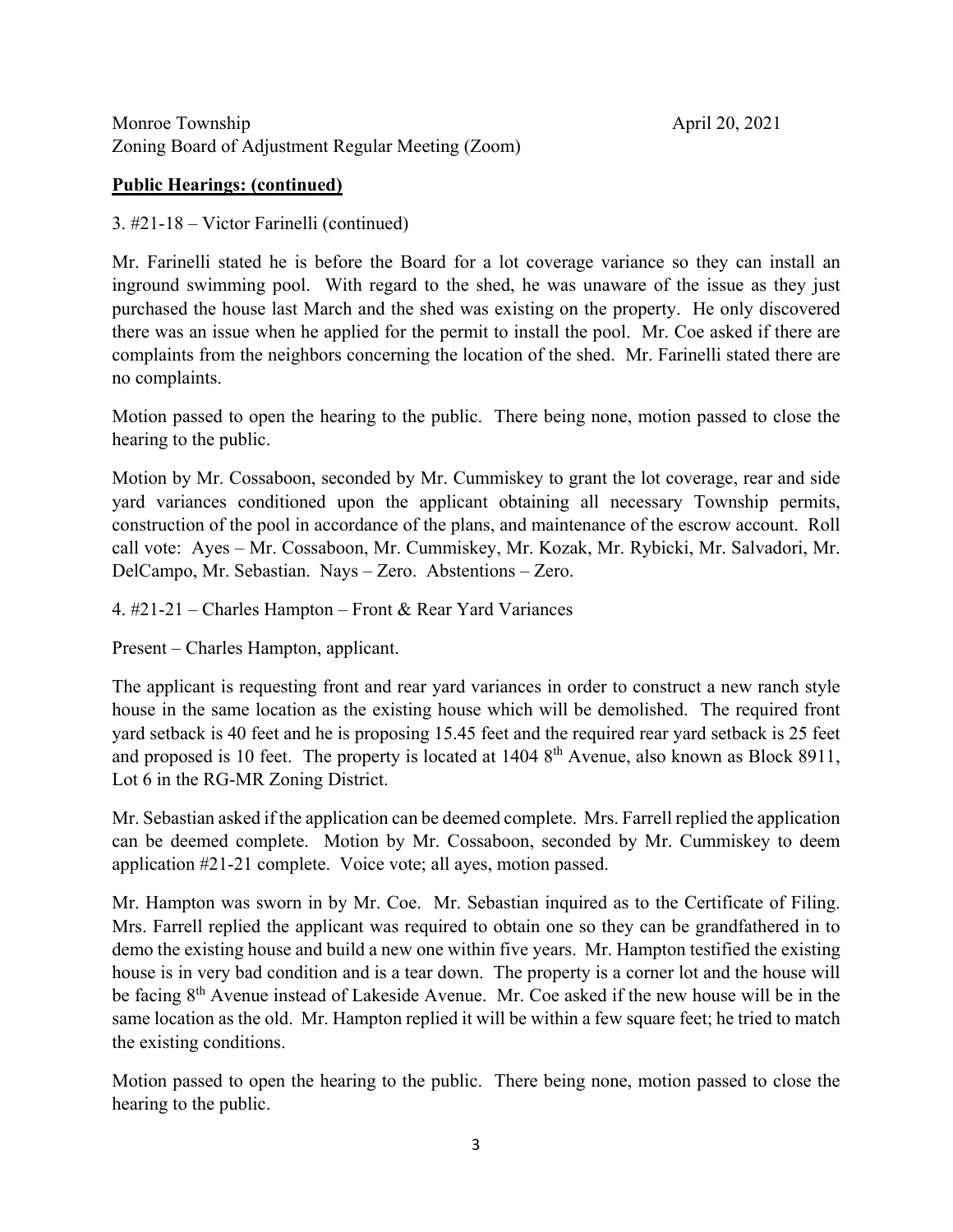#### **Public Hearings: (continued)**

4. #21-21 – Charles Hampton (continued)

Motion by Mr. Rybicki, seconded by Mr. Cossaboon to grant the rear and front yard variances conditioned upon the applicant obtaining all necessary outside agency approvals, obtaining all necessary Township permits and approvals, satisfaction of any COAH requirement, demolition and construction of the house in accordance with the plans submitted, and maintenance of the escrow account. Roll call vote: Ayes – Mr. Rybicki, Mr. Cossaboon, Mr. Cummiskey, Mr. Kozak, Mr. Salvadori, Mr. DelCampo, Mr. Sebastian. Nays – Zero. Abstentions – Zero.

5. #21-22 – Carlene McPhillip – Right-of-Way Variance

Present – Carlene McPhillip, applicant.

The applicant is requesting a right-of-way variance in order to install an above ground pool on her property. The required setback is 35 feet and the applicant is proposing 15 feet. The property is located at 1513 Patricia Court, also known as Block 27.0101, Lot 39 in the RG-PR Zoning District.

Mr. Sebastian asked if the application can be deemed complete. Mrs. Farrell replied the application can be deemed complete. Motion by Mr. Cossaboon, seconded by Mr. Cummiskey to deem application #21-22 complete. Voice vote; all ayes, motion passed. Ms. McPhillip was sworn in by Mr. Coe. Ms. McPhillip testified that her property is irregularly shaped and is a corner lot going into a cul-de-sac. She stated she would like to have an above ground pool and the requirement is for 35 feet from the right-of-way and she only has 15 feet. Mr. Sebastian commented that the property is an odd shaped property and the proposed location of the pool is probably the best location on the property.

Motion passed to open the hearing to the public. There being none, motion passed to close the hearing to the public.

Motion by Mr. Cossaboon, seconded by Mr. Rybicki to grant the right-of-way variance to allow 15 feet where 35 feet is required conditioned upon the applicant obtaining all necessary Township permits and approvals, the construction and placement of the pool in accordance with the plans and survey submitted, and maintenance of the escrow account. Roll call vote: Ayes – Mr. Cossaboon, Mr. Rybicki, Mr. Cummiskey, Mr. Kozak, Mr. Salvadori, Mr. DelCampo, Mr. Sebastian. Nays – Zero. Abstentions – Zero.

6. #21-19 – Tony DeAngelo – Use Variance

Present – Tony DeAngelo, applicant, David Wollman, applicant's attorney, Peter Klein, President of Turnersville Auto Mall.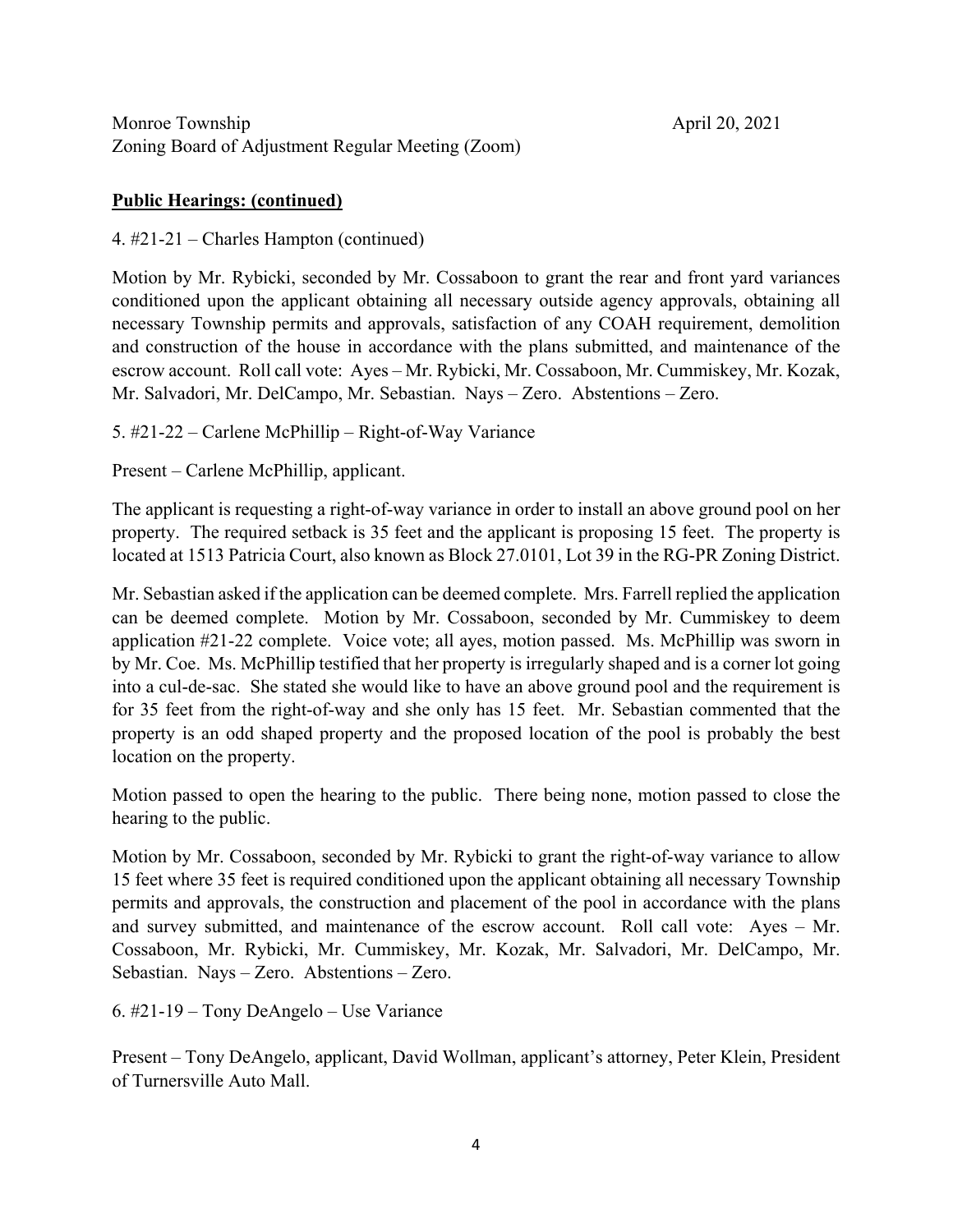#### **Public Hearings: (continued)**

#### 6. #21-19 – Tony DeAngelo (continued)

The applicant is requesting a use variance to be allowed to continue to have two uses on his property; the first for his used car sale business and the second for the storage of vehicles and sales through a "sealed bid" process from Mr. Klein's business. The property is located at 1835 North Black Horse Pike, also known as Block 201, Lot 44 in the Commercial Zoning District.

Mr. Sebastian asked if the application can be deemed complete. Mrs. Farrell replied the application can be deemed complete. Motion by Mr. Cossaboon, seconded by Mr. DelCampo to deem application #21-19 complete. Voice vote; all ayes, motion passed.

Mr. Wollman introduced himself as the applicant's attorney. He stated Mr. DeAngelo was granted site plan waiver approval back in 2016 for the exact uses he is proposing to have on his property; there is no new business or use proposed. Mr. DeAngelo and Mr. Klein were sworn in by Mr. Coe. Mr. DeAngelo testified that he has owned the property for approximately thirty-two years and at the time of his purchase the property was being used for a used car lot. He stated approximately five years ago the opportunity arose to lease a portion of his site to the Turnersville Auto Mall; however, before he could enter into a lease agreement, he had to secure Township approvals for the proposed use. They came to the Township and received a site plan waiver approval and after receiving approval he entered into the lease agreement. The property being leased is also for used auto sales and storage of the vehicles for Turnersville Auto Mall.

Mr. Klein testified as to the proposal before the Planning Board back in 2016 for the site plan waiver. The primary use of the site will be to store vehicles that were traded in to Turnersville Auto Mall and then subsequently present those vehicles to wholesalers who are interested in purchasing those vehicles via a sealed bid process. The hours of operation are Monday through Friday, 7:30 a.m. to 7:00 p.m. and Saturday from 9:00 a.m. to 5:00 p.m., closed on Sunday. They have continued to operate within those hours for the last five years. Mr. Klein stated that they host a sealed bid sale approximately thirty-two to thirty-five Mondays a year. The bids are placed either online or in person and by the same Monday evening, the winners of the bids are notified. Later the same week those vehicles that were sold are removed from the site. Other than the fact that in the past two years more of the bids are done online rather than in person, Mr. Klein stated he is comfortable testifying that the business is operated exactly as they proposed and was approved in 2016. Mr. DeAngelo stated he still operates his used car business from an office located on the second floor of the existing building. Mr. Klein also commented that this is not a typical vehicle storage yard but more of a stocking of vehicles until the sale when they are removed and then restocking of the vehicles. There is a constant turnover of vehicles so not really a typical vehicle storage yard. Mr. DeAngelo also testified that he has never had any complaints or violations from anyone in the Township or from a neighbor. He keeps his property very clean and takes a lot of pride in his property.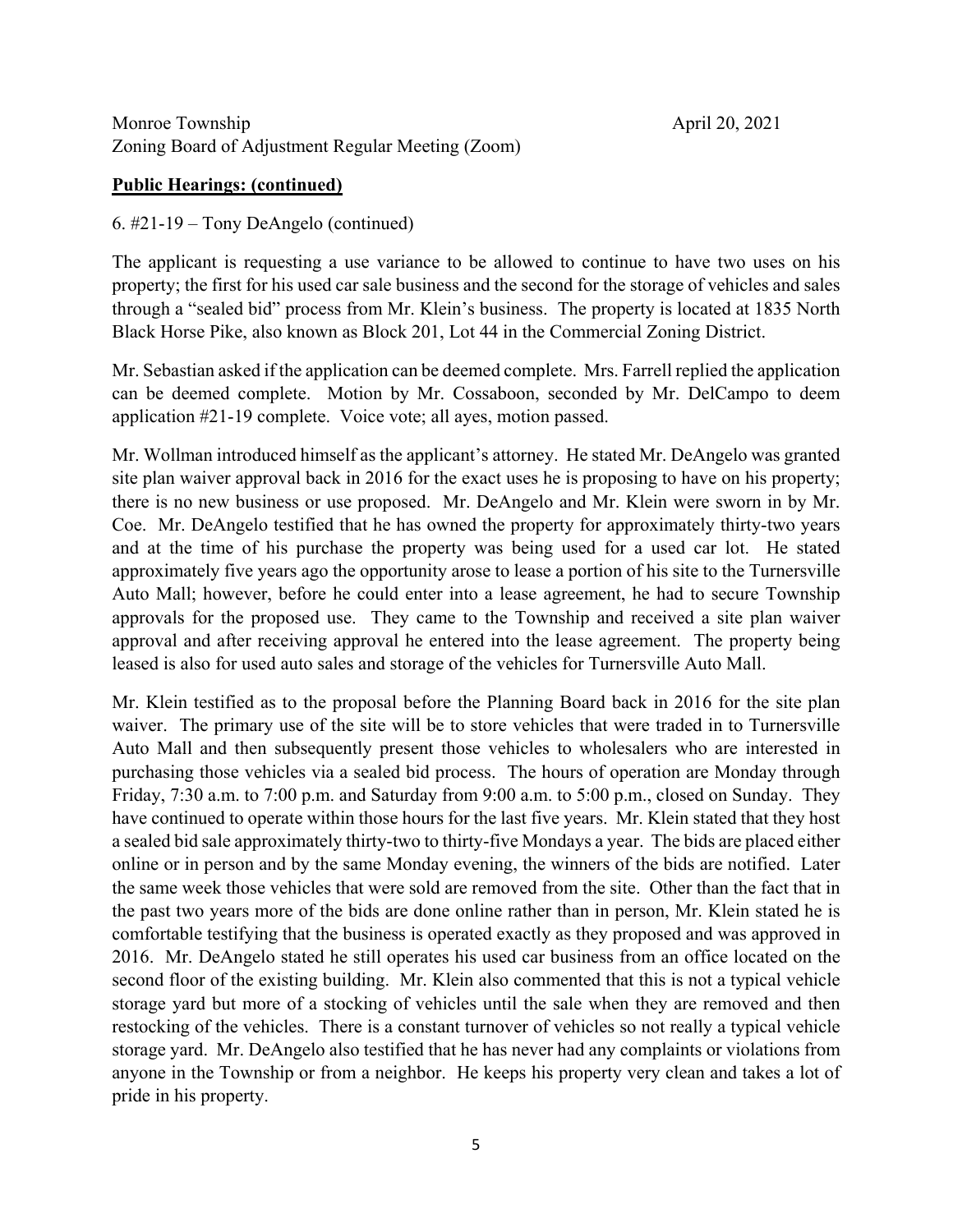## **Public Hearings: (continued)**

#### 6. #21-19 – Tony DeAngelo (continued)

Mr. DeAngelo stated his property is surrounded by commercial businesses. To the rear of his property there is a wooded area and then a large buffer to the trailer park. He testified as to the location of his septic system and well on the site and that he has never had any issues with either. Mr. Klein state they usually have one or two employees at the office which is located on the first floor of the existing building. There is no signage proposed on the site for his business because they are not a retail business.

Ms. Pellegrini reviewed her report for the Board. She stated the use is due to having more than one principal permitted use on the property. She stated that with this particular dual use, you wouldn't know one use from the other; it appears to be more of an extension of the primary use. Vehicle storage yards are conditional uses in the zone and there are requirements that go along with the conditional use. The requirement to have 2500 square feet per vehicle seems to be geared more towards larger vehicles and not this type of use and that condition is not met. The applicant has the capacity for 142 vehicles and a d3 variance is required. An eight foot high opaque fence around the entirety of the storage area is also required; however, this use operates differently than a typical vehicle storage yard. The property is partially fenced and there is a large electrical easement that bifurcates the property with commercial uses on either side as well as a large buffer to the residential uses to the rear. No additional fencing is proposed and as such a d3 variance is required. She asked that the applicant confirm that there is no maintenance or servicing of the vehicles on site other than the normal fueling or lubrication. The applicant did agree to this condition at the site plan waiver approval in 2016.

With regard to bulk requirements, no new structures are being proposed but there are some preexisting nonconformities. For lot area a vehicle storage yard would require 80,000 square feet and the used car lot would require 20,000 square feet. A variance is required since they do not have the lot area for both uses. The existing building has a side yard setback of less than fifty feet and a variance is required just to affirm that pre-existing condition. Lot coverage has not been determined and conformance should be provided by some testimony. The site does not conform to the fifty foot buffer requirement for the side yards having stone or paved areas up to the property lines; this is also a pre-existing condition and a variance should be considered. The front yard buffer is also a pre-existing condition with paved or stoned areas up to the property line. Landscaping was minimally addressed at the site plan waiver, however, a variance should be granted for this pre-existing non-conformity as well. All other bulk requirements are met.

Off-street parking indicates that there are thirty-three parking spaces for the used car lot and testimony should be provided regarding the adequacy of that off-street parking. There were conditions as part of the site plan waiver application with one being no car carriers are permitted to bring vehicles to the property nor are they allowed to be stored on the property.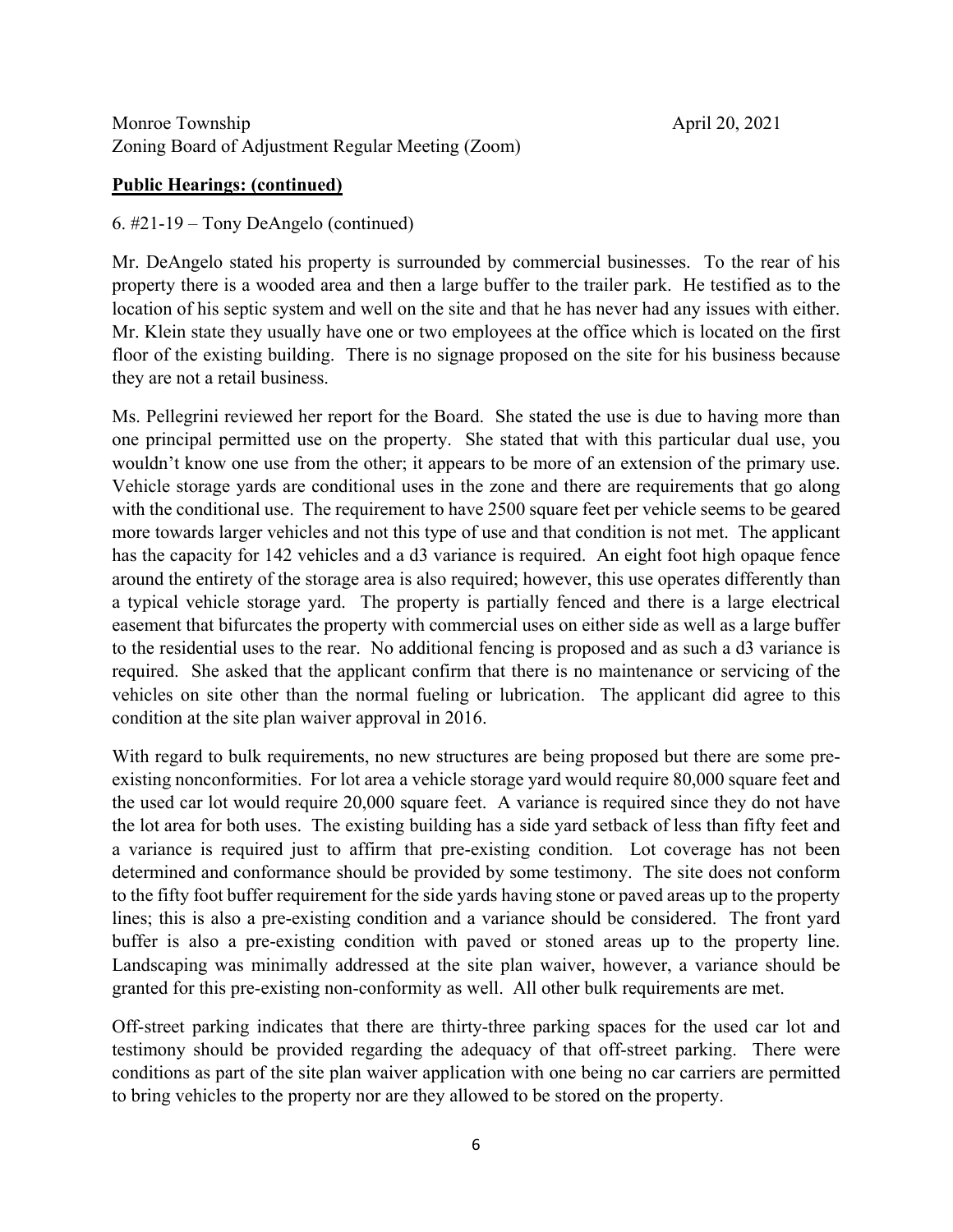#### **Public Hearings: (continued)**

#### 6. #21-19 – Tony DeAngelo (continued)

Ms. Pellegrini asked that the applicant testify that they have complied with the conditions of the site plan waiver approval and will continue to comply. Mr. DeAngelo testified that he has complied with the conditions and will continue to do so. Mr. DeAngelo expressed his frustration with regard to the site being referred to as a vehicle storage yard. He stated it is not a vehicle storage yard as the Turnersville Auto Mall is selling used cars and not just storing them on his site as on other sites along the Black Horse Pike. Mr. Coe stated that the issue is really two businesses operating from the same property. Mr. Klein responded that Mr. DeAngelo had the same type of relationship with another used car dealer on his site for seven years prior to Turnersville Auto Mall leasing part of the property. He stated as the tenant, who went through an approval process five years ago with the Board, he is wondering why they are doing it again. Mr. Coe replied that in 2016, they should have been before the Zoning Board and not the Planning Board, for a use variance. Mr. Klein replied that they laid out a business plan five years ago to the people who represented that they had the authority to grant them the approval. Mr. Coe replied that they do understand the situation and they are trying to move forward. Mr. DeAngelo commented that for seven years the Motor Zone operated there along with his business with two licenses approved by the Township and the State; so there have been two separate businesses operating on the site for many years.

Ms. Pellegrini stated that other than the title of vehicle storage lot, the applicant still requires a use variance to allow two businesses on the same lot. She acknowledged that the businesses are similar and that one couldn't tell one use from the other. She stated the Board can decide whether they want to grant the use just for the two uses and they don't feel the site should be characterized as a vehicle storage yard in which case the conditions do not have to be addressed and variances do not have to be granted for the vehicle storage yard classification. Mr. Coe stated the applicant also has to decide how they want characterize their application. The Board has to act on the issue of two principle uses. Mr. Wollman replied that their purpose before the Board is to bring the property into compliance. He stated they meet the use variance standards by having a use uniquely suited to the property which is demonstrated by the long history of functioning as such. They are before the Board in good faith as they were in 2016. Mr. Coe stated no one is questioning the reason as they understand the issues and why the applicant had to come back to the Board. Mr. Wollman stated they will proceed as the application states and seek all the relief necessary to continue the two uses on the site. Ms. Pellegrini stated that the Board can justify the approval of the d3 variances based on the testimony provided that this is not a typical vehicle storage yard. She asked the applicant to confirm that no large commercial type vehicles are being stored/sold from the site. Mr. Klein confirmed they are only selling personal cars, pick-up trucks, etc. The applicant also confirmed that they have adequate parking, fencing, and there is no impact to the surrounding neighbors.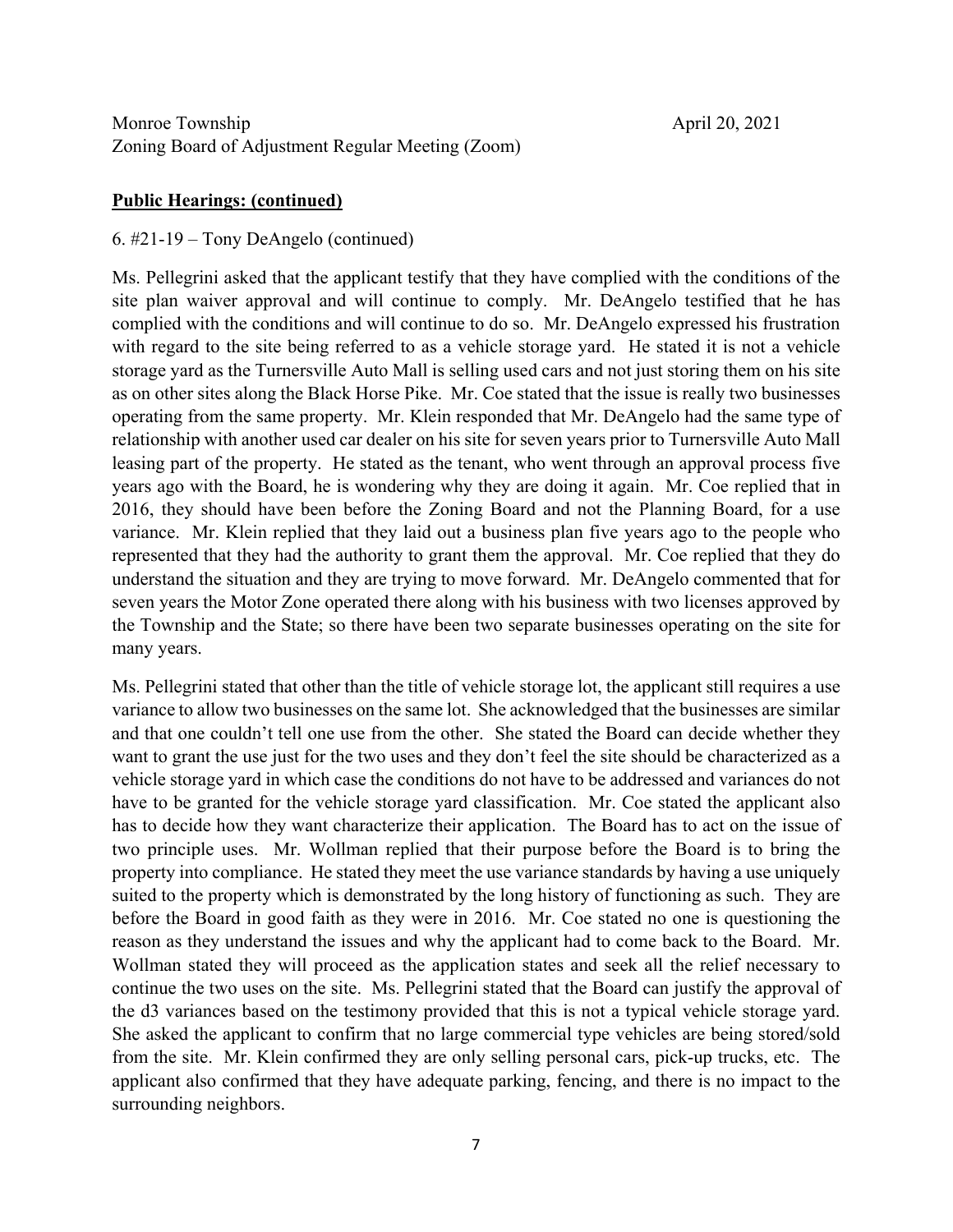#### **Public Hearings: (continued)**

6. #21-19 – Tony DeAngelo (continued)

Mr. Sebastian asked if any cars are parked in the Atlantic City Electric easement. Mr. Klein replied that there are boundaries set up to keep the cars outside of the power line area at all times; however, the easement runs out to the Black Horse Pike so there are vehicles that are in the easement but they have an agreement with Atlantic City Electric with regard to that issue. Mr. DeAngelo confirmed he has an email from the electric company stating they do not have any issues with the vehicles being parked in the easement.

Motion passed to open the hearing to the public. There being none, motion passed to close the hearing to the public.

Motion by Mr. Rybicki, seconded by Mr. Cossaboon to grant the use variance to allow two principle uses on one site, granting of the d3 variances associated with a vehicle storage yard and outlined by Ms. Pellegrini, the bulk variances as they relate to the vehicle storage yard and preexisting conditions as outlined by Ms. Pellegrini in her report and on the record, and the applicant must obtain any outside agency approvals deemed necessary as well as Township permits. Roll call vote: Ayes – Mr. Rybicki, Mr. Cossaboon, Mr. Cummiskey, Mr. Kozak, Mr. Salvadori, Mr DelCampo, Mr. Sebastian. Nays – Zero. Abstentions – Zero.

# **Memorialization of Resolutions:**

1. #28-2021 – App. #21-07 – 322 Motors/Thomas Spaulding – Use Variance Approved

Motion by Mr. Cummiskey, seconded by Mr. Kozak to adopt resolution #28-2021. Voice vote; all ayes, motion passed.

2. #29-2021 – App. #21-10 – Frank Andruzzi – Use Variance Approved

Motion by Mr. Cummiskey, seconded by Mr. DelCampo to adopt resolution #29-2021. Voice vote; all ayes, motion passed.

3. #30-2021 – App. #21-15 – Tilghman's Auto Parts, II – Use Variance Approved

Motion by Mr. DelCampo, seconded by Mr. Cummiskey to adopt resolution #30-2021. Voice vote; all ayes, motion passed.

4. #31-2021 – App. #21-15 – Tilghmans Auto Parts, II – Site Plan Waiver Approved

Motion by Mr. DelCampo, seconded by Mr. Cummiskey to adopt resolution #31-2021. Voice vote; all ayes, motion passed.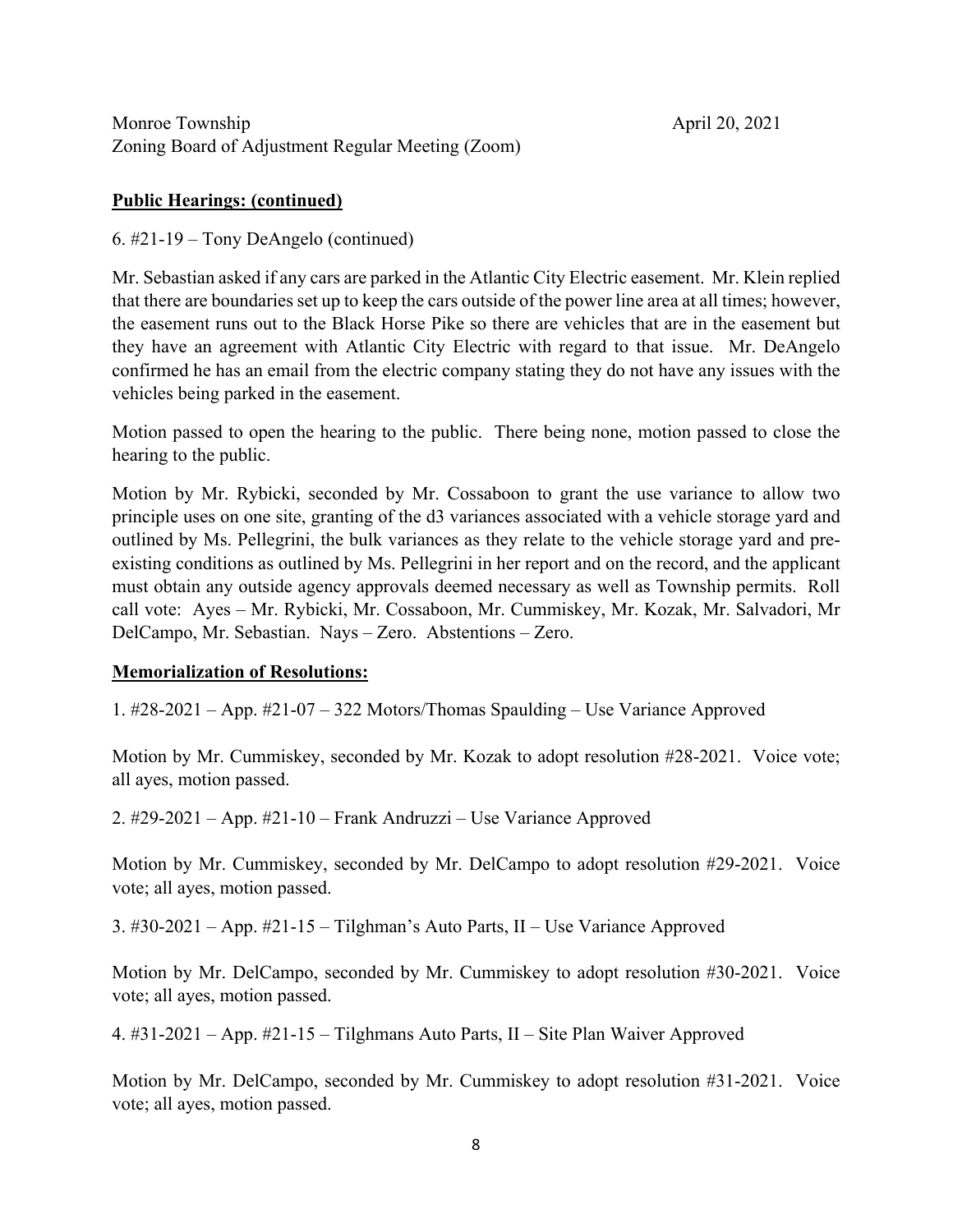#### **Memorialization of Resolutions: (continued)**

5. #33-2021 – App. #21-13 – Michael Kurz – Use & Height Variances Approved

Motion by Mr. Cossaboon, seconded by Mr. Cummiskey to adopt resolution #33-2021. Voice vote; all ayes, motion passed.

6. #34-2021 – App. #21-14 – Towala Properties, LLC – Use Variance Approved

Motion by Mr. Cummiskey, seconded by Mr. Cossaboon to adopt resolution #34-2021. Voice vote; all ayes, motion passed.

7. #35-2021 – App. #21-16 – James Costa – Use & Height Variances Approved

Motion by Mr. Cossaboon, seconded by Mr. Cummiskey to adopt resolution #35-2021. Voice vote; all ayes, motion passed.

#### **Public Portion:**

Motion passed to open the meeting to the public. There being none, motion passed to close the meeting to the public.

## **Reports:**

1. Mrs. Farrell stated that Mr. Patrick Jones would like some clarification with regard to the condition of his use variance to submit a site plan waiver. She asked the Board if they wanted him to appear before the Board with the site plan waiver or just submit it and the drawing for the parking to Ms. Pellegrini for her approval. She stated he did submit a plan he drew on with regard to the location of the parking spaces and the trash enclosure. There are thirteen  $10' \times 20'$  parking spaces provided with one of the spaces being handicap accessible. There is one way in and one way out to Route 322 and the drive aisle is twelve feet wide.

Ms. Pellegrini stated from a dimensional standpoint looking at the building setback and the twentyfoot parking stalls with the twelve-foot drive aisle, it does not appear it is going to work. Mr. Jones was present on the Zoom meeting and stated however they want the parking, he will do it that way. Ms. Pellegrini asked if it was determined how many spaces were needed. Mr. Jones stated that he only really needs ten parking spaces but he stated at his last meeting he thought the Board wanted twelve spaces.

There was further discussion on the issue of parking and the trash enclosure with Ms. Pellegrini asking if there is a scaled plan she can mark up for Mr. Jones. Mrs. Farrell stated she will make a copy of the plan for Ms. Pellegrini so that she can help Mr. Jones with how to arrange the parking and the trash enclosure on the site. There was also discussion of Ms. Pellegrini meeting the applicant at the site. The site plan waiver will be scheduled on the April  $27<sup>th</sup>$  meeting at 5:00 p.m.